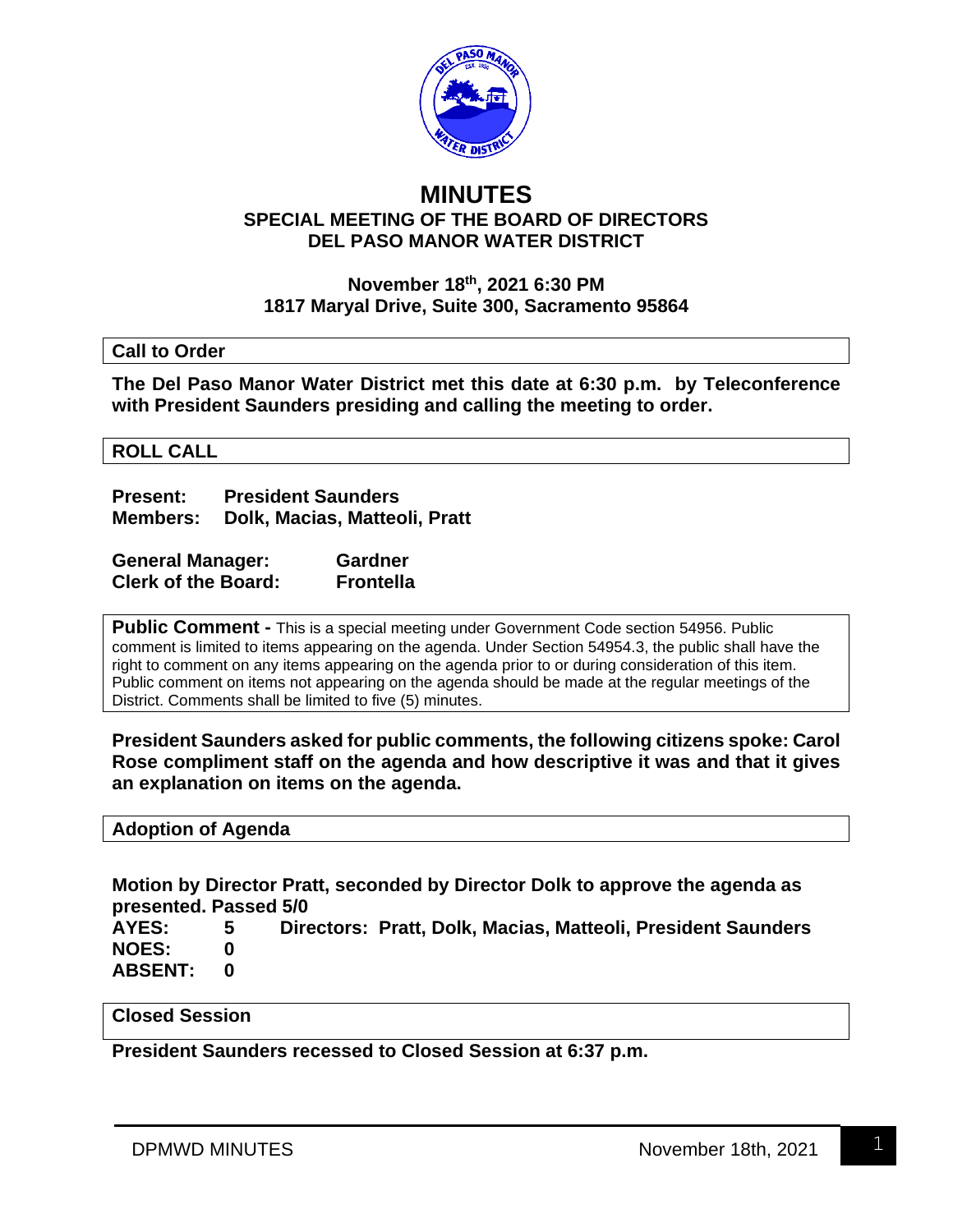- **Item 1:** PUBLIC EMPLOYEE EMPLOYMENT in accordance with Government Code section 54957 a. General Counsel
- **Item 2:** CONFERENCE WITH LITIGATION EXISTING LITIGATION (Pursuant to paragraph (1) of subdivision (d) of Government Code section 54956.9) *Ingle v. Del Paso Manor Water* District (Sacramento County Superior Court Case Number 34-2020-00289375)
- **Item 3:** CONFERENCE RE ANTICIPATED LITIGATION Significant exposure to litigation pursuant to paragraph (2) of subdivision (d) of Government Code section 54956.9: One potential case

## **Report Out of Closed Session**

**President Saunders reported on the above items.** 

- **Item 1: By motion and second of Directors, to retain Kronick Firm with Mona Ebrahimi as principal contact as General Council and authorize the General Manager Gardner to execute contract. Pass by unanimous vote**
- **Item 2: By motion and second of Directors, and unanimous vote, authorized the General Manager to proceed with Counsel to settlement and resolve this case. Passed by unanimous vote.**
- **Item 3: By motion and second of Directors, authorize the General Manager to spend funds and proceed with a response to the Grand Jury report. Passed by unanimous vote.**

#### **Regular Agenda**

**Item 4:** Consider retaining the Kronick firm, with Mona Ebrahimi as principal contact as General Counsel. Attached are a copy of the Agreement for Legal Services and an information packet on the firm.

**President Saunders asked for public comments, seeing none he brought item back to the Board and requested a motion.**

**Motion by Director Pratt, seconded by Director Macias to retain the Kronick Firm with Mona Ibrahimi as principal contact as General Counsel and authorize the General Manager to execute documents. Passed 5/0**

**AYES: 5 Directors: Pratt, Macias, Dolk, Matteoli, President Saunders NOES: 0**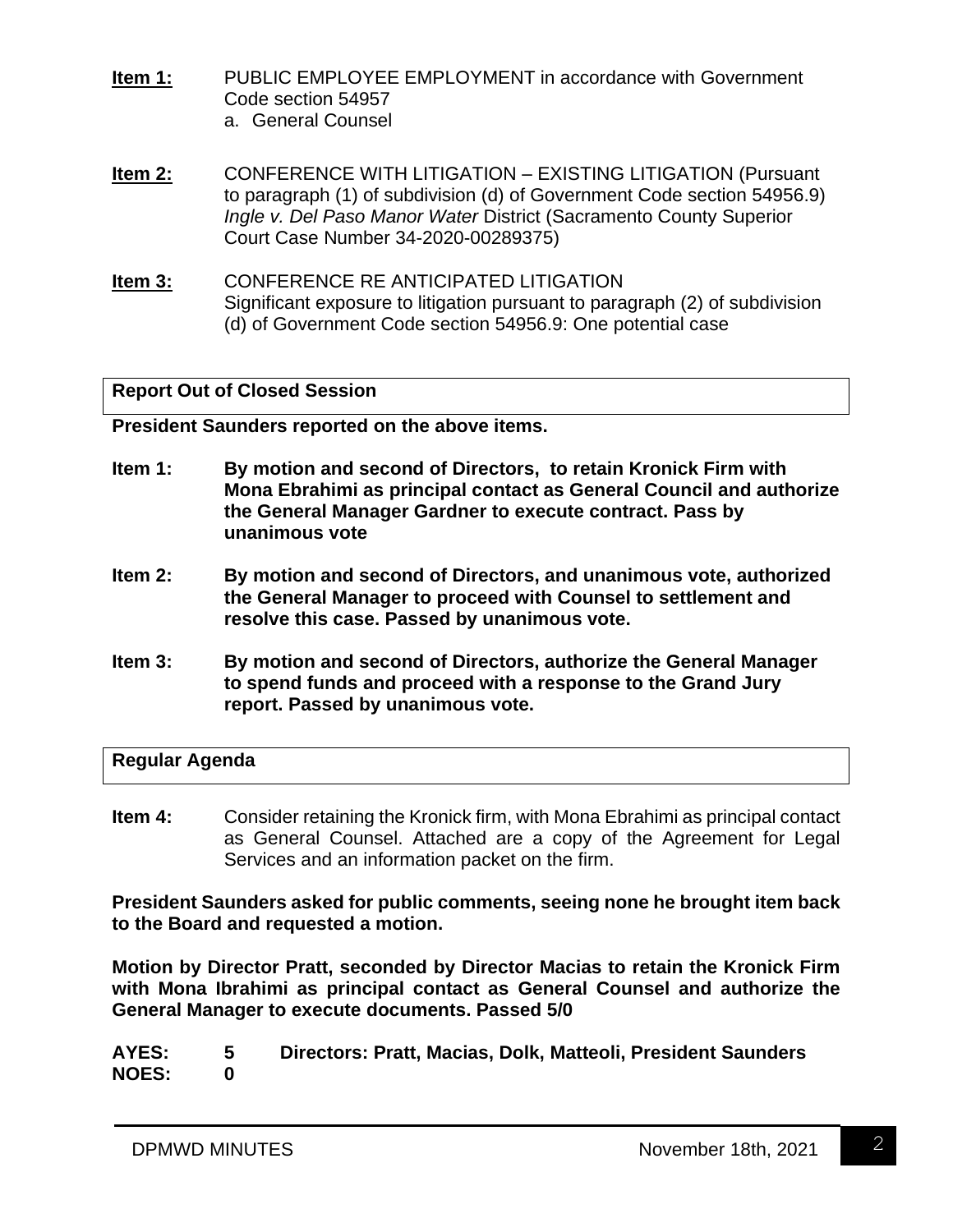## **ABSENT: 0**

**Item 5:** Eliminate the 150% cap on annual vacation accrual due to the impacts of Covid 19 and District needs. Retain the 50-day cap on total deferred vacation.

**President Saunders asked for public comments, seeing none he brought item back to the Board and requested a motion.**

**Motion by Director Dolk, seconded by Director Pratt to eliminate the 150% cap on annual vacation accrual and retain the 50-day cap on total deferred vacation. Passed 5/0**

| AYES:          | - 5 | Directors: Dolk, Pratt, Macias, Matteoli, President Saunders |  |
|----------------|-----|--------------------------------------------------------------|--|
| <b>NOES:</b>   |     |                                                              |  |
| <b>ABSENT:</b> |     |                                                              |  |

**Item 6:** Authorize \$15,000 for monthly housekeeping bills that are not coordinated with the Regular Meeting date and would be otherwise late each month.

**President Saunders asked for public comments, seeing none he brought item back to the Board and requested a motion.**

**Motion by Director Pratt, seconded by Director Macias to authorize \$15,000 for bills that are due for payment off cycle. Passed 5/0**

**AYES: 5 Directors: Pratt, Macias, Dolk, Matteoli, President Saunders NOES: 0 ABSENT: 0**

| <b>Adjournment</b> |  |  |
|--------------------|--|--|
|                    |  |  |

There being no further business, the meeting was adjourned at 7:37 p.m.

APPROVAL: ATTEST:

\_\_\_\_\_\_\_\_\_\_\_\_\_\_\_\_\_\_\_\_\_\_\_\_\_\_\_\_\_\_\_\_ Ryan Saunders, President of the Board

\_\_\_\_\_\_\_\_\_\_\_\_\_\_\_\_\_\_\_\_\_\_\_\_\_\_\_\_\_\_\_ Yvonne Spence, Clerk of the Board